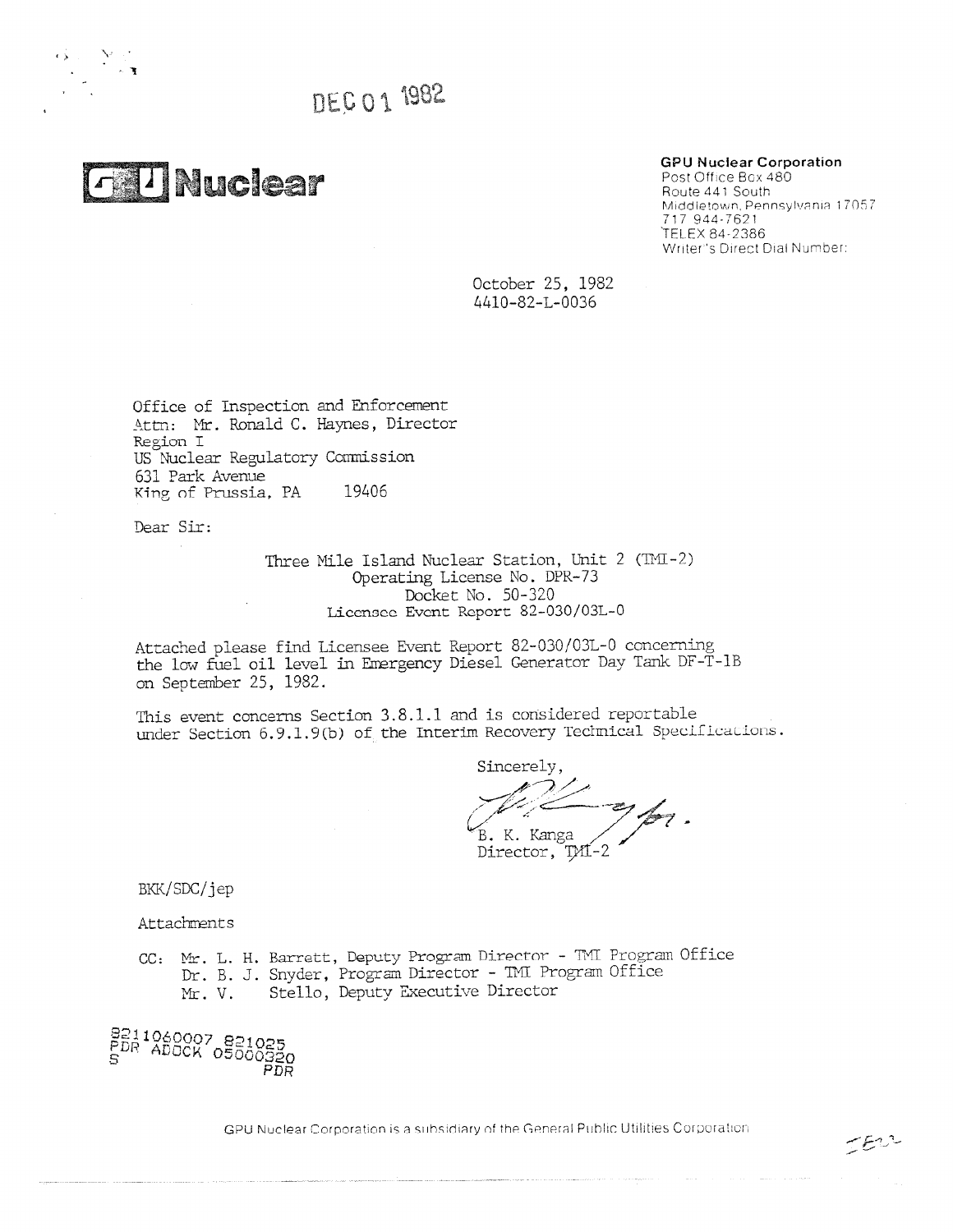| t v<br><b>NRC FORM 366</b><br>(7.77) | ¥<br>U.S. NUCLEAR REGULATORY COMMISSION                                                                                                                                                                                                                           |
|--------------------------------------|-------------------------------------------------------------------------------------------------------------------------------------------------------------------------------------------------------------------------------------------------------------------|
|                                      | Attachment 1<br>LICENSEE EVENT REPORT<br>4410-82-1-0036                                                                                                                                                                                                           |
|                                      | CONTROL BLOCK:<br>(PLEASE PRINT OR TYPE ALL REQUIRED INFORMATION)<br>$\Box$                                                                                                                                                                                       |
|                                      | $\mathbf{0}$<br>01<br>- 0  <br>0 <sup>1</sup><br>$0 0 -1$<br>M<br>I<br>$\overline{a}$<br>0<br>0[0](3)[4]                                                                                                                                                          |
| CON'T<br>$\mathbf{1}$                | REPORT L 6 0 1 5 1 0 1 0 1 3 1 2 1 0 0 0 0 0 $\frac{1}{2}$ 5 $\frac{1}{2}$ 8 1 2 $\frac{1}{2}$ 8<br>(၆)<br>1012<br><u>812</u><br>EVENT DESCRIPTION AND PROBABLE CONSEQUENCES (10)                                                                                 |
| $0$   2                              | (At 1345 hours on September 25, 1982, while reviewing the Unit 2 Operations Outbuilding                                                                                                                                                                           |
| $0 \mid 3$                           | log, it was realized that the September 25, 2300 to 0700 shift reading of the "B"                                                                                                                                                                                 |
| $\overline{4}$<br>$\mathbf{0}$       | Emergency Generator Fuel Oil Day Tank showed a level of 490 gallons.<br>This was 10                                                                                                                                                                               |
| $\overline{5}$<br>$\circ$            | $_{\rm I}$ gallons below the required level of 500 gallons. This event concerns Section 3.8.1.1                                                                                                                                                                   |
| 6<br>$\circ$                         | and is considered reportable under Section $6.9.1.9(b)$ of the Recovery Tech Specs.<br>This                                                                                                                                                                       |
| $\overline{I}$<br>$\circ$            | event had no effect on the health and safety of the public.                                                                                                                                                                                                       |
| 8<br>89                              | 80                                                                                                                                                                                                                                                                |
| 9<br>$\mathbf{0}$                    | SYSTEM<br>CODE<br>CAUSE<br>CODE<br>CAUSE<br>SUBCODE<br>COMP<br>VALVE<br><b>COMPUNENT CODE</b><br>SUBCODE<br>SUBCODE<br>(12)<br>11<br>[13]<br>(16<br>IF.<br>(15<br>12<br>$\overline{19}$<br>13                                                                     |
|                                      | <b>REVISION</b><br><b>SEQUENTIAL</b><br><b>OCCURRENCE</b><br><b>REPORT</b><br>EVENT YEAR<br>REPORT NO.<br>CODE<br>TYPE<br>LER/RO<br>NO.<br>REPORT<br>NUMBER                                                                                                       |
|                                      | 26<br>28<br>ACTION FUTURE<br>TAKEN ACTION<br>EFFECT<br>ON PLANT<br>SHUTDOWN<br><b>ATTACHMENT</b><br>NPRD-4<br>PRIME COMP.<br>COMPONENT<br>(22)<br>HOURS<br><b>METHOD</b><br><b>SUBMITTED</b><br>FORM SUB<br><b>MANUFACTURER</b><br><b>SUPPLIER</b>                |
|                                      | $\overline{0}$<br>01<br>$\binom{21}{3}$<br>$^{(20)}$<br>(18<br>$^{(23)}$<br>(24)<br>$^{\prime}$ 25)<br>(26                                                                                                                                                        |
| $\circ$                              | CAUSE DESCRIPTION AND CORRECTIVE ACTIONS (27)<br>[No specific cause for the discrepancy in level has been identified to date. The "B"                                                                                                                             |
| $\mathbf{1}$                         | Fuel Oil Day Tank was immediately filled to greater than the 500 gallon level.<br>The                                                                                                                                                                             |
| $\blacksquare$                       | precessity of thoroughly reviewing the Outbuilding log was stressed to the Shift Foreman <sub>t</sub>                                                                                                                                                             |
| 3                                    | Also, the Auxiliary Operator logs have been annotated to describe appropriate action                                                                                                                                                                              |
| 4<br>8                               | for out-of-spec parameters.<br>-9<br>80                                                                                                                                                                                                                           |
| 5<br>8                               | <b>FACILITY</b><br>METHOD OF<br>DISCOVERY<br>(30)<br>OTHER STATUS<br>% POWER<br>DISCOVERY DESCRIPTION (32)<br>01<br>0 I<br>01(29)<br>X.<br>(28<br>Recovery mode<br>II 31<br>Operator observation<br>$\mathbf{9}$<br>10 <sup>°</sup><br>12<br>13<br>45<br>46<br>80 |
| 6                                    | CONTENT<br><b>ACTIVITY</b><br>AMOUNT OF ACTIVITY (35)<br>LOCATION OF RELEASE (36)<br>RELEASED OF RELEASE<br>N/A<br>34<br>N/A<br>10<br>45<br>11<br>80                                                                                                              |
|                                      | PERSONNEL EXPOSURES<br>DESCRIPTION (39)<br><b>NUMBER</b><br>TYPE<br>38<br>0<br>N/A                                                                                                                                                                                |
|                                      | 13<br>11<br>80<br>PERSONNEL INJURIES<br>DESCRIPTION(41)<br><b>NUMBER</b>                                                                                                                                                                                          |
| З.                                   | (40)<br>0<br>0<br>Ð<br>N/A<br>11<br>12<br>80                                                                                                                                                                                                                      |
|                                      | LOSS OF OR DAMAGE TO FACILITY (43)<br>TYPE<br><b>DESCRIPTION</b><br>z<br>$\vert$ (42)<br>8211060014 821025                                                                                                                                                        |
|                                      | PDR ADOCK 05000320<br>10<br>80<br><b>PUBLICITY</b><br>PDR<br>NRC USE ONLY<br>DESCRIPTION <sup>(45)</sup><br>ISSUED.                                                                                                                                               |
| 8                                    | (44<br>$\frac{1}{80}$ . $\frac{5}{2}$<br>N/A<br>N<br>9<br>10<br>69<br>68                                                                                                                                                                                          |
|                                      | $\circ$<br>Steven D. Chaplin<br>PHONE: (717) 948-8461<br>NAME OF PREPARER<br>a                                                                                                                                                                                    |